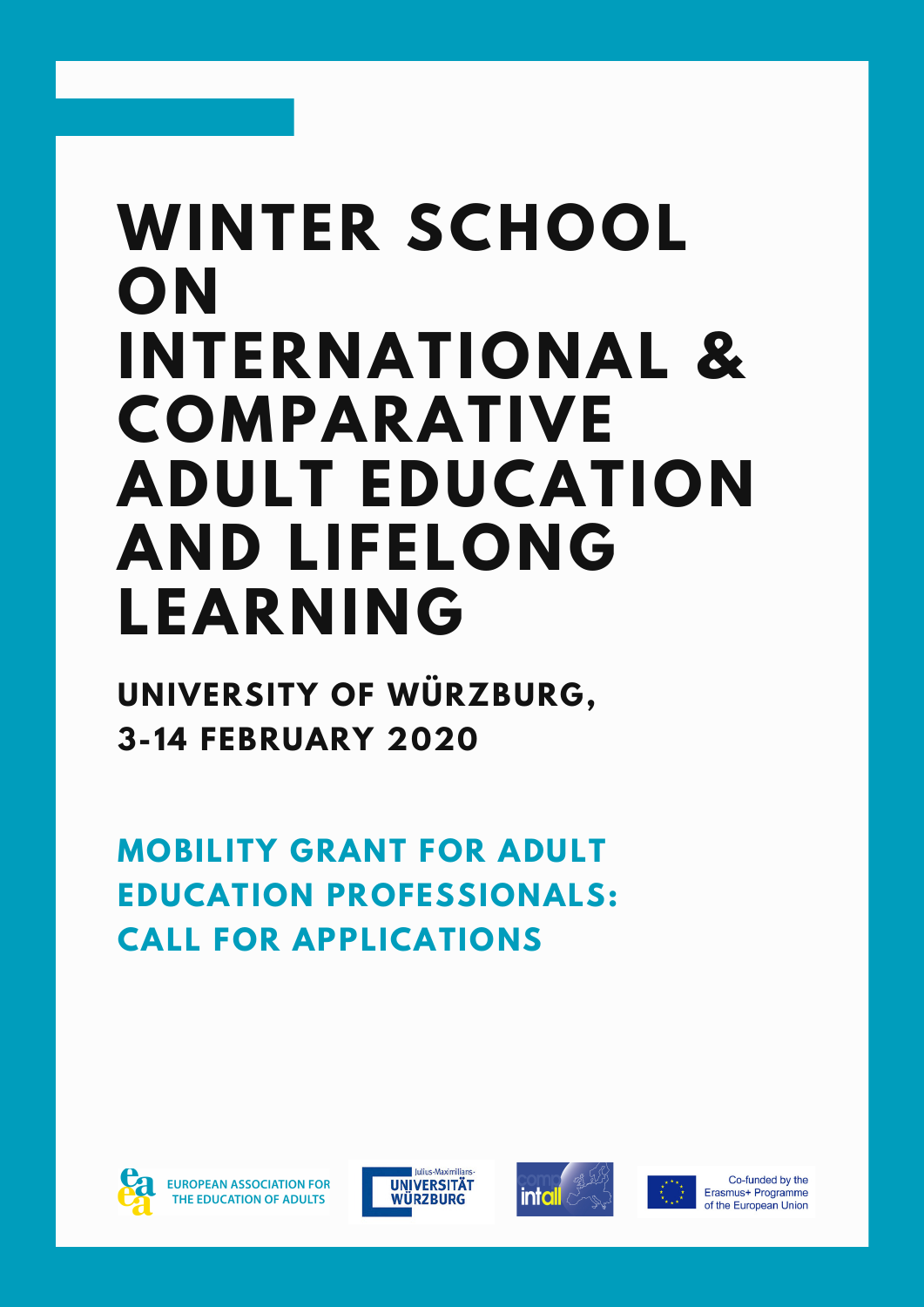Adult education professionals affiliated with EAEA can receive a travel and subsistence grant to participate in the Winter School on International and Comparative Adult Education and Lifelong Learning, which will take place in Würzburg, Germany between 3 and 14 February 2020.

#### **Why should I participate?**

The International Winter School on Comparative Studies in Adult Education and Lifelong Learning is organized annually by the University of Würzburg in Würzburg, Germany, together with international partners.

The Winter School is an occasion to discuss the key concepts of Paulo Freire's "Pedagogy of the Oppressed' and education as a practice of freedom, to learn more about international strategies in adult education, to visit adult education providers and to participate in a comparative analysis of a topic of your choice.

It is also a unique occasion to bring together MA and PhD students from Europe and beyond together with adult education professionals, encouraging a rich exchange of perspectives.

In 2020, the school will also include a few sessions organised specifically for adult education professionals, which will focus on advocacy for adult education at the European and global level.

## **When should I be there?**

We understand that as a practitioner you might have several other obligations to take care of. This is why participation of practitioners is flexible: you can join only the first week (the theoretical part either with MA or PhD students), only the second week

[\(comparative](https://www.paedagogik.uni-wuerzburg.de/fileadmin/06030230/Winter_School/Booklets_WS/Winter_School_2020__Version_August_.pdf) group work and the day dedicated to advocacy), or both. You can also decide which comparative group you would like to join.

More information about the Winter School, including a detailed overview of the two weeks and a complete list of comparative groups, is available in the programme.

#### **What will be my involvement in the school?**

You are welcome to contribute to the discussions throughout the winter school with your expertise and insight into adult education practice.

As a practitioner, you will be invited to contribute to the school with a presentation of a **best** practice. The best practice should be linked to the topic of the comparative group that you will choose. You will also be invited to describe your practice in a follow-up publication of the winter school, published by the University of Florence (which is optional).

You are also encouraged to reflect on your professional story together with MA and PhD students during a day on employability.

Please note that the winter schools is a blended learning programme - there might be some smaller tasks/discussions online before and after the contact sessions in Würzburg.